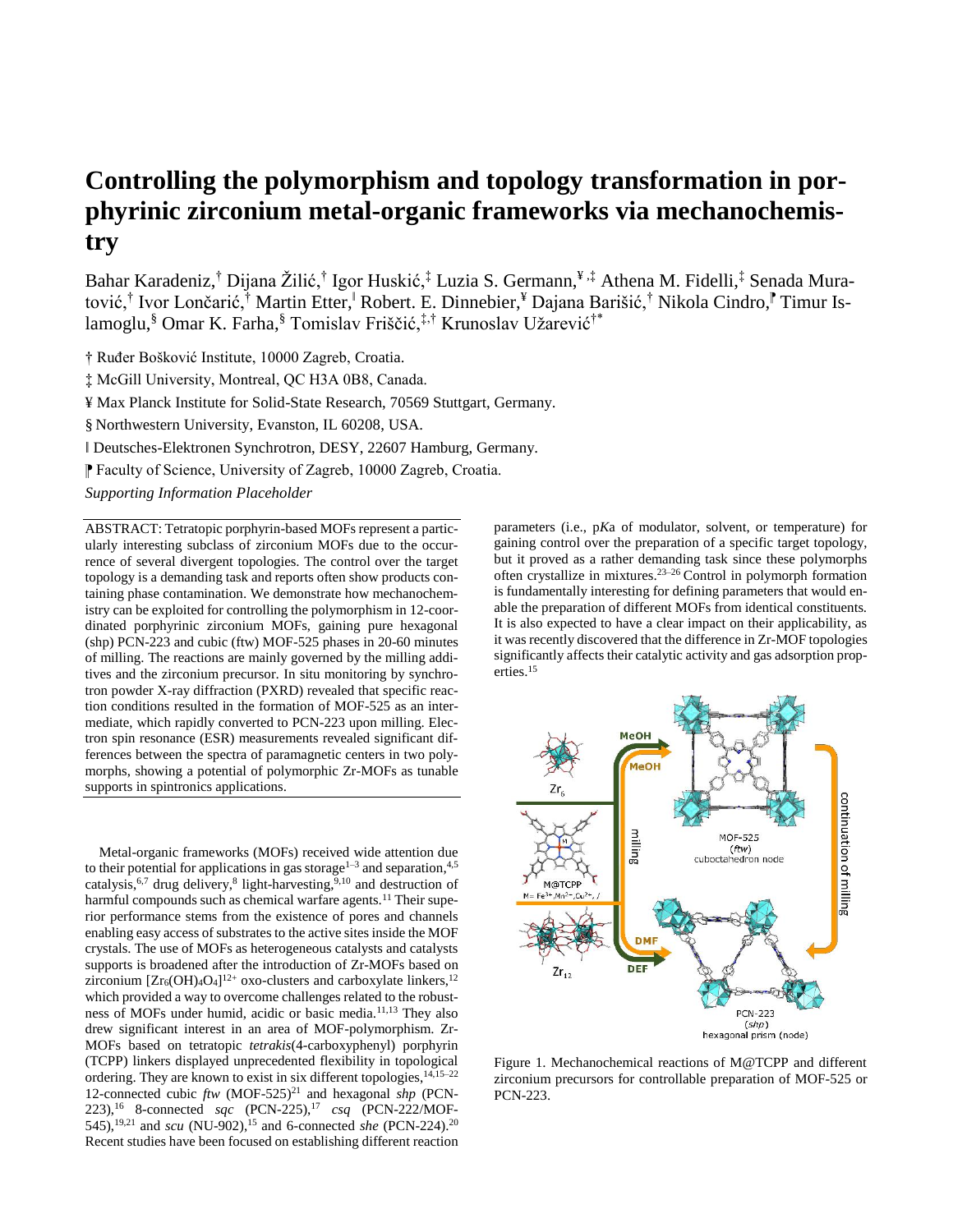We demonstrate here a mechanochemical approach<sup>27–32</sup> for controllable, clean, and rapid synthesis of phase-pure porphyrinic zirconium MOF polymorphs, cubic MOF-525 (*ftw* topology), and hexagonal PCN-223 (*shp* topology). We evaluated the influence of the TCPP type, starting zirconium oxo-clusters, and liquid additives on the outcome of milling reactions (Figure 1). I*n situ* monitoring by high-energy PXRD<sup>33–35</sup> at the PETRA III beamline P02.1 Deutsches-Elektronen Synchrotron (DESY) revealed that the majority of the reactions were directly producing either MOF-525 or PCN-223. However, it also revealed that specific reaction conditions induce the fast formation and subsequent transformation of MOF-525 to PCN-223: the first example of such behavior reported for Zr-MOFs (Figure 1). Different internal ordering single Fe(III), Cu(II), or Mn(II) cations in TCPP linkers in polymorphic *ftw* and *shp* MOFs showed a profound effect on their ESR spectra.

Mechanochemical ball-milling has been demonstrated as an efficient method for the preparation of different relevant MOFs, including single-<sup>36,37</sup> and mixed-metal MOF-74 materials,<sup>38</sup> MOF-5,<sup>39</sup> HKUST-1,<sup>40</sup> ZIF-8,<sup>33</sup> Al-fumarate,<sup>28</sup> and several topologically novel MOFs not accessible from solution.<sup>33,40,41</sup> Also, high-quality *fcu*- and *scu*-Zr-MOFs were prepared by mechanochemical procedures,<sup>29,42–44</sup> which allowed for the use of green additives in mechanochemical processing. Mechanochemistry has previously been successfully applied for polymorphism control in co-crystals,  $45,46$ and discrete<sup>47</sup> and extended coordination compounds.<sup>33,48-50</sup>

The liquid-assisted grinding  $(LAG)^{51}$  experiments were performed by placing the  $Zr_6$  or  $Zr_{12}$  oxo-cluster precursor and TCPP into separate halves of a polytetrafluoroethylene (PTFE) vessel, together with two stainless steel balls (1.4 g each) and a chosen liquid additive ( $\eta$  = 0.65  $\mu$ L/mg). The reaction mixture was milled by IST-500 mixer mill (InSolido Technologies, Croatia) operating at 25 Hz (Supporting Information (SI)). We tested three zirconium-based oxo-precursors, *i.e.* Zr<sub>6</sub>-methacrylate cluster  $((Zr<sub>6</sub>(OH)<sub>4</sub>O<sub>4</sub>(H<sub>2</sub>C=C(CH<sub>3</sub>)COO)<sub>12</sub>, Zr<sub>6</sub>-benzoate$  $(Zr_6(OH)_4(O)_4(C_6H_5COO)_{12})$ , and dodecahedral  $Zr_{12}$ -acetate  $(Zr_{12}O_8(OH)_8(CH_3COO)_{24})$  cluster.  $Zr_{12}$ -acetate precursor, built from two  $Zr<sub>6</sub>(OH)<sub>4</sub>O<sub>4</sub>$  subunits (Figure 1), was used for mechanochemical preparation of various Zr-MOFs, both in small scale<sup>43</sup> and continuous flow processing.<sup>42</sup> We tested here non-metallated TCPP, and three metallated TCPP derivatives containing a single  $Cu^{2+}$ , Mn<sup>2+</sup>, or Fe<sup>3+</sup> cation in a porphyrin ring (Cu@TCPP, Mn@TCPP, and Fe@TCPP, respectively).

We started with Zr<sub>6</sub>-benzoate cluster precursor. *In situ* monitoring of LAG(*N,N*-dimethylformamide, DMF) of Fe@TCPP and Zr<sub>6</sub>-benzoate by synchrotron PXRD<sup>35,52</sup> revealed the fast and direct formation of MOF-525, completing upon 30 minutes milling (Figure 2a). The Bragg reflections corresponding to MOF-525 remained constant after 90 minutes milling, and the product is bench stable for months. MOF-525 was the only phase formed from  $Zr_6$ benzoate precursor regardless of the additive used in LAG (SI).

*In situ* monitoring of the LAG(methanol, MeOH) of Zr<sub>6</sub>-methacrylate and Fe@TCPP (Figure 2b-d) revealed the fast formation of MOF-525 after milling for 4 minutes, with reaction reaching completion before the 30 minutes mark. Switching to acetone additive resulted in further acceleration of the reaction, possibly due to the partial dissolution of reactants. MOF-525 starts forming in the first minute of milling, and the reaction was completed within 10 minutes. The formation of MOF-525 in LAG(DMF) was much slower. PCN-223 was yielded exclusively in LAG reaction using *N*,*N*-diethylformamide (DEF) additive, and after 90-180 minutes of milling (Figure S10).



Figure 2. *In situ* PXRD monitoring<sup>34</sup> (10 seconds time-resolution;  $\lambda = 0.207$  Å) of LAG of Fe@TCPP with a) Zr<sub>6</sub>-benzoate using DMF, and  $Zr_6$ -methacrylate using b) DMF, c) MeOH, and d) acetone additives. Calculated PXRD patterns of MOF-525<sup>21</sup> and PCN-223<sup>16</sup> are shown above. The variation in intensities at the 5-15 minutes in c) is an artifact of the collection as the sample adhered to the vessel before the released liquids were included in the pores of the formed MOF.52,53

In all monitored LAG reactions involving  $Zr_6$  precursors, we have observed the direct formation of MOF-525, which has been previously suggested as a kinetic phase in 12-coordinated porphyrinic Zr-MOFs.23,24 The first proof of the thermodynamic relation between MOF-525 and PCN-223 has been observed during the mechanochemical reaction of Mn@TCPP and Zr<sup>12</sup> cluster. In situ monitoring of the LAG(MeOH) of Mn@TCPP and Zr12-acetate (Figure 3a), combined with the sequential Pawley refinement<sup>54</sup> (Figure 3c), where the X-ray reflection intensities are treated as structure-independent parameters, revealed how the formation of MOF-525, after fast initiation, slows significantly when the PCN-223 phase starts to form (around 20-minute mark). Both processes proceed concomitantly for the next 10 minutes, before the Bragg peaks of MOF-525 start to diminish and PCN-223 grows as an exclusive phase, to be finished after 70 minutes milling. The same transformation has been established ex situ for Cu@TCPP, and Fe@TCPP, Figure S16, confirming MOF-525 to be a kinetic polymorph. LAG(DMF) led to slower direct formation of MOF PCN-223 (Figure 3b and d). To compare these results to the previously reported polymorphic pillared MOFs or zeolitic imidazolate frameworks (ZIFs), where the reactions were governed by templation,  $48$ the volume<sup>52</sup> or acidity<sup>33</sup> of the additive, we reduced the volume of the additive, added additional milling balls for higher-energy milling, or added acetic acid to LAG process, respectively . In all cases, the product was MOF-525 (Figure S18). Thus, we can conclude that the additives govern the observed selectivity, with DEF and DMF governing reactions towards PCN-223. This may be related to DEF or DMF coordinating onto the Zr<sub>6</sub> cluster, forming stable clusters such as 16-coordinated [Zr<sub>6</sub>O<sub>4</sub>(OH)<sub>4</sub>(CH<sub>2</sub>C(CH<sub>3</sub>)COO)<sub>12</sub>(DMF)<sub>4</sub>], which formed during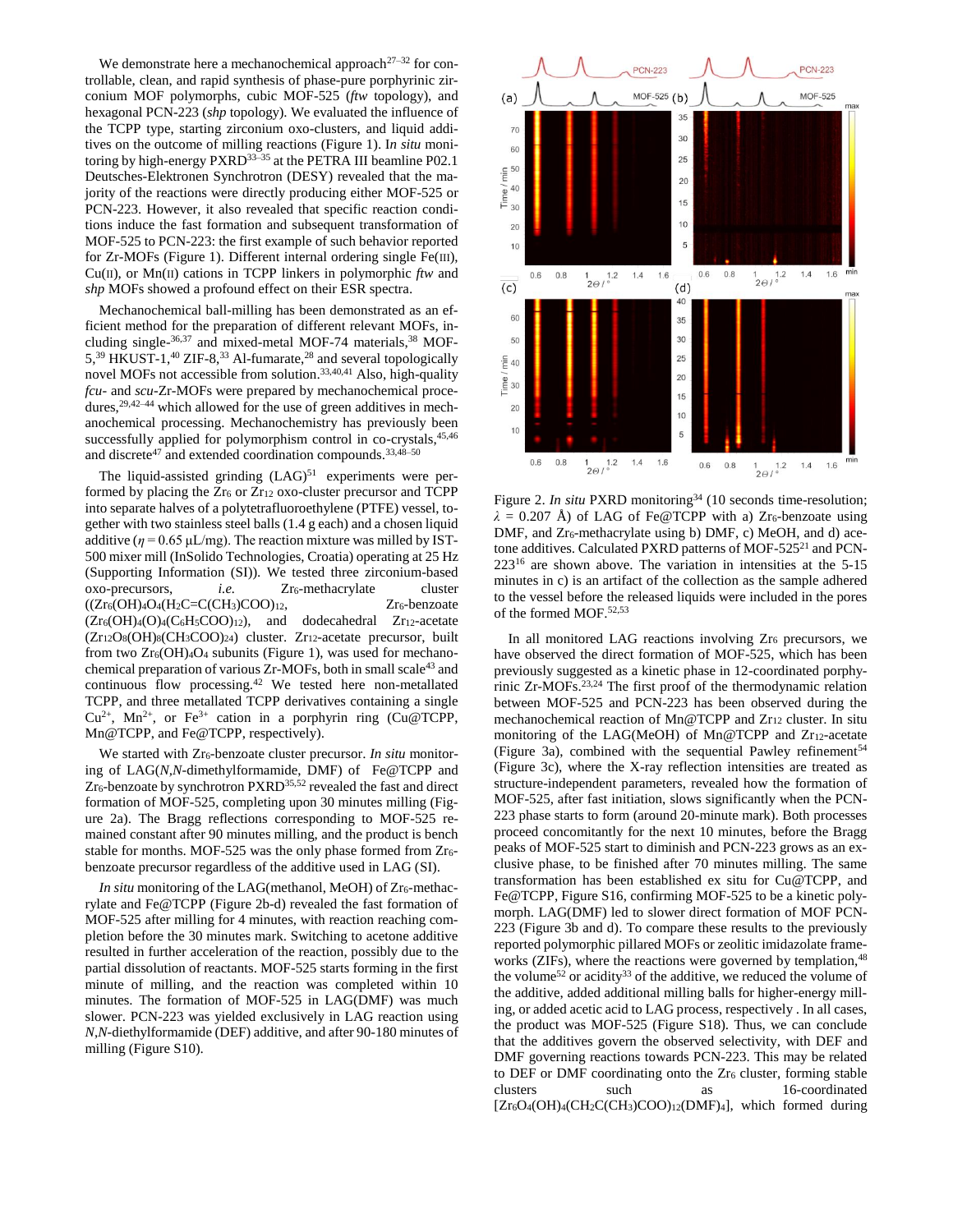LAG(DMF) and hindered mechanochemical preparation of UiO-67. 43



Figure 3. In situ PXRD monitoring ( $\lambda = 0.207$  Å) of (a) LAG (MeOH) reaction of Mn@TCPP and  $Zr_{12}$ -acetate, and (b) LAG(DMF). (d) Change in the integrated peak intensities of MOF-525 ((111) reflection at 1.05 °*2θ*) and PCN-223 ((101) reflection at 0.95 °*2θ*) over time in (c) LAG(MeOH) and (d) LAG(DMF) obtained through sequential Pawley refinement. 54

The solid-state transformation of MOF-525 to PCN-223 involves significant rearrangements in the crystal structure, the geometry of TCPP, and cluster (Figure 4). The energetic requirements in slurry transformation are demanding; 7 days of stirring a mixture of MOF-525, PCN-224, and PCN-222, at 145 °C was not sufficient to complete the transformation to the thermodynamic phase.<sup>23</sup> It is thus even more interesting to have the full transformation of MOF-525 to PCN-223 in less than 30 minutes of moderate-energy milling. To investigate this further, we attempted to induce the transformation of the isolated and purified MOF-525. Neat grinding of the guest-free MOF-525material led to amorphization of the sample, and the series of LAG and aging experiments did not succeed in transformation (Figures S19-S20). This observation suggest that the energy barrier for the transformation might be too high for our milling setup.<sup>55</sup> Thus, the facile transformation observed during the MOF-525 formation is likely due to a combination of basic and mobile acetate ligands,<sup>24</sup> and the plastic deformations and partiallycoordinated clusters occurring during the formation of MOF-525 nuclei, that are still sufficiently disordered and flexible to transform to PCN-223.

Density functional theory calculations confirm the higher stability of PCN-223. We obtained the difference in energy of 1620 kJ/mol<sup>56</sup> between PCN-223 and MOF-525 polymorphs with Cu@TCPP using PBE+D3(BJ) functional.<sup>57–59</sup> Most of this substantial energy difference comes from more negative electrostatic energy in PCN-223 that is more densely packed compared to MOF-525. To attempt decoupling the role of conformation vs. density differences, we compared the energy of the two structures when the volume of PCN-223 is enlarged to match the density of MOF-525. The difference in energy drops to 900 kJ/mol, highlighting the importance of both the different crystal packing and conformational changes (detailed discussion in SI).



Figure 4. MOF-525 and PCN-223 have different Zr-nodes and 3-D structures. TCPP in MOF-525 is planar, and in PCN-223 (orange molecule) the peripheral phenyls are rotated for almost 90°.

The porosity of products has been established by nitrogen adsorption experiment at 77 K. The established Brunauer-Emmett Teller (BET, SI) surface area values of PCN-223 are in the range of 1340-1500 m<sup>2</sup>/g (literature: 1600 m<sup>2</sup>/g)<sup>16</sup> and for MOF-525 are in the range of 1740-1870 m<sup>2</sup>/g (literature: up to 2620 m<sup>2</sup>/g).<sup>21</sup> The samples, after the treatment in acidic DMF solution, thermal activation, and nitrogen sorption remained highly crystalline. The thermogravimetric analysis confirmed thermal behavior similar to their solution-prepared counterparts (Figures S30-S33).

The distance of two nearest metal cations in the porphyrin ring is 10.7 Å and 13.7 Å in PCN-223 and MOF-525, respectively. The well-defined and large spacing of metal cations became attractive for the development of spin-based qubits, and MOFs are now investigated for such applications.<sup>60–64</sup> Cu@PCN-224 has been identified as a suitable qubits-network candidate with copper(II) cations separated by  $\approx$ 13 Å.<sup>64</sup> Herein, the ESR spectra of the non-metallated TCPP in both MOFs were similar to the spectrum of pure TCPP, with one sharp signal at  $g \approx 2.003$  due to delocalized  $\pi$  electrons of the porphyrin, Figure S34. <sup>65</sup> In the spectrum of Cu@TCPP, only one asymmetric ESR line corresponding to copper(II) species with  $g_{\perp} \approx 2.06$  is visible (Figure 5a) due to numerous spin-spin interactions in Cu@TCPP structure. Contrary to the spectrum of Cu@TCPP, both the TCPP signal at  $g \approx 2.003$  and the hyperfine copper lines are resolved for both MOFs due to efficient separation of paramagnetic centers (Figures 5b and 5c). 65–67 Furthermore, ESR spectrum for Cu@MOF-525 shows additional, rarely observed structure – nine narrow lines in the first derivation (Figure 5b, inset), assigned to the interaction of copper having an electron spin *S*=1/2 with four nitrogen nucleus spins *I*=1 from TCPP coordinated planar to copper ion.<sup>68</sup> The occurrence of such superhyperfine interaction in Cu@MOF-525 stems from a large distance between the copper cations included in the *ftw* architecture and the essentially complete absence of their spin-spin interactions.<sup>68,69</sup> This behavior is not limited to copper, similar results are evident for polymorphs with Fe- or Mn@TCPP linkers (Figures S35b and S36).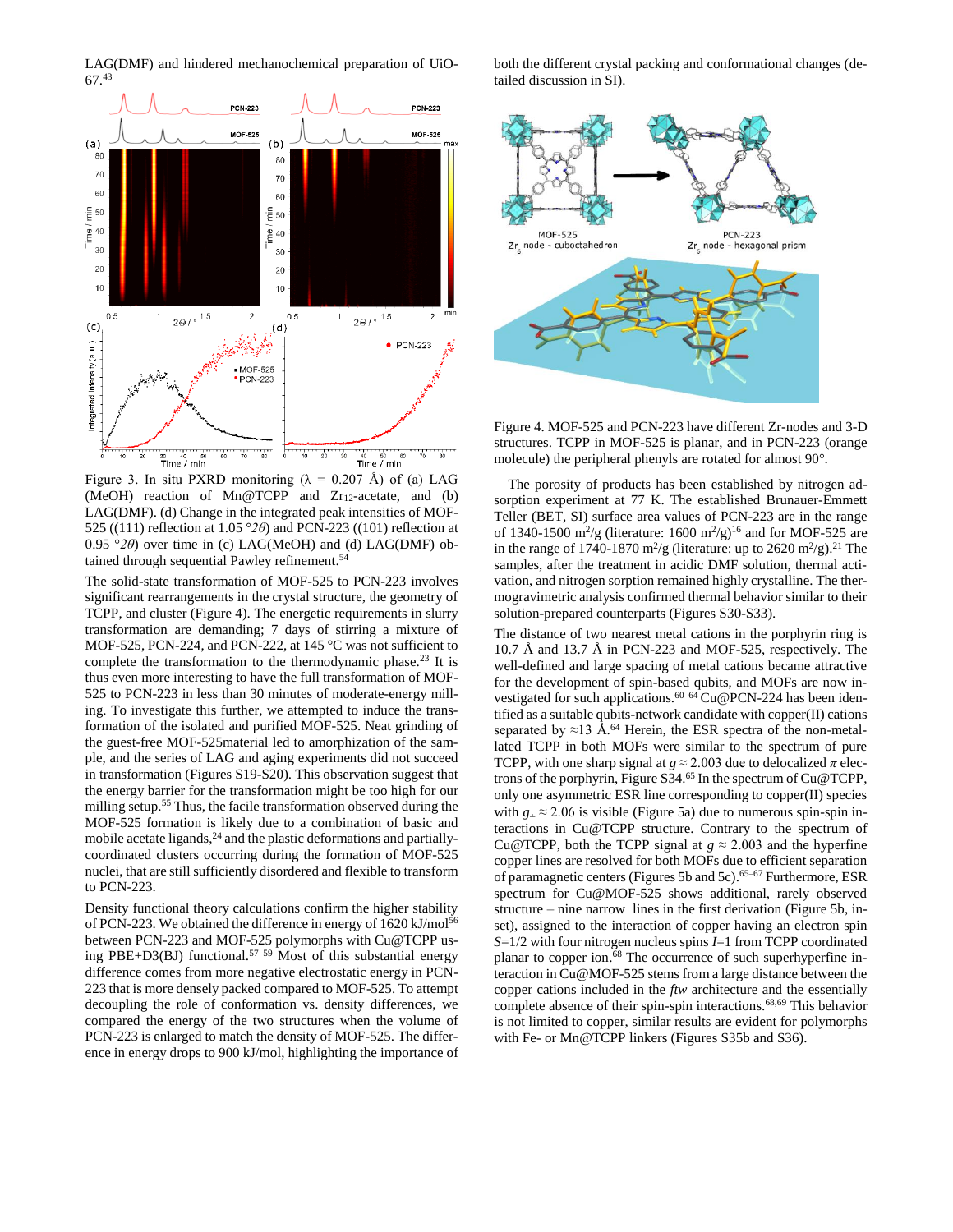

Figure 5. Comparison of ESR spectra for a) Cu@TCPP, b) Cu@MOF-525, and c) Cu@PCN-223. Insets show the first derivation of ESR spectra, i.e., the second derivation of the absorption spectra at 78 K.

In summary, we demonstrate how mechanochemistry can be used for a high-yielding, rapid, and selective synthesis of *ftw*-MOF-525 and *shp*-PCN-223 MOFs polymorphs. The control over the final product is achieved by the judicious use of the liquid additive and the zirconium precursor. *In situ* PXRD monitoring reveals that under most conditions explored herein the reaction proceeds directly to the specific product. However, LAG(MeOH) with the Zr12-acetate precursor induces the formation of MOF-525 intermediate, which rapidly transforms into PCN-223, highlighting the importance of plastic deformations and introduced defects during the mechanochemical Zr-MOF nucleation. The different topologies mirror on the ESR spectra of paramagnetic centers in TCPP, based on their effective spatial isolation and varied geometry of TCPP. The results presented here show how the inclusion of paramagnetic cation into a porphyrin linker, combined with the polymorphism, stability, and well-defined architectures of polymorphic Zr-MOF supports may broaden the applicability of these important MOFs towards non-conventional magnetic materials, such as porous molecular spin qubits.<sup>30</sup>

# **ASSOCIATED CONTENT**

## **Supporting Information**

The Supporting Information is available free of charge on the ACS Publications website. Experimental details, computational details, PXRD data, FTIR spectra, details of porosity measurements, TGA data, ESR data (PDF).

## **AUTHOR INFORMATION**

#### **Corresponding Author**

krunoslav.uzarevic@irb.hr

#### **Notes**

The authors declare no competing financial interests.

## **ACKNOWLEDGMENT**

The authors are thankful to Ivan Halasz for help with the MOF-525 structure optimization, Stipe Lukin for help with graphical materials, and the reviewers for their comments that strongly affected the revised work. The research was supported by the Croatian Science Foundation under the projects 4744 and 3168. K.U., B.K., and T.F. acknowledge support from the European Social Fund and the Croatian Science Foundation (PZS-2019-02-4129). O.K.F. gratefully

acknowledges support from the Defense Threat Reduction Agency (HDTRA1-19-1-0007). T.F. acknowledges the support of NSERC (RGPIN-2017-06467, STPGP 521582-18, and RGPAS 507837- 17). The authors would like to acknowledge networking support by the COST Action CA18112 - Mechanochemistry for Sustainable Industry [\(www.mechsustind.eu\)](http://www.mechsustind.eu/) supported by COST (European Cooperation in Science and Technology[, www.cost.eu\)](http://www.cost.eu/).

## **REFERENCES**

- (1) Getman, R. B.; Bae, Y.-S.; Wilmer, C. E.; Snurr, R. Q. Review and Analysis of Molecular Simulations of Methane, Hydrogen, and Acetylene Storage in Metal–Organic Frameworks. *Chem. Rev.* **2012**, *112* (2), 703–723. https://doi.org/10.1021/cr200217c.
- (2) Suh, M. P.; Park, H. J.; Prasad, T. K.; Lim, D.-W. Hydrogen Storage in Metal–Organic Frameworks. *Chem. Rev.* **2012**, *112* (2), 782–835. https://doi.org/10.1021/cr200274s.
- (3) Sumida, K.; Rogow, D. L.; Mason, J. A.; McDonald, T. M.; Bloch, E. D.; Herm, Z. R.; Bae, T.-H.; Long, J. R. Carbon Dioxide Capture in Metal–Organic Frameworks. *Chem. Rev.* **2012**, *112* (2), 724–781. https://doi.org/10.1021/cr2003272.
- (4) Li, J.-R.; Kuppler, R. J.; Zhou, H.-C. Selective Gas Adsorption and Separation in Metal–Organic Frameworks. *Chem. Soc. Rev.* **2009**, *38* (5), 1477–1504. https://doi.org/10.1039/b802426j.
- (5) Li, J.; Sculley, J.; Zhou, H. Metal–Organic Frameworks for Separations. *Chem. Rev.* **2012**, *112* (2), 869–932. https://doi.org/10.1021/cr200190s.
- (6) Lee, J.; Farha, O. K.; Roberts, J.; Scheidt, K. A.; Nguyen, S. T.; Hupp, J. T. Metal–Organic Framework Materials as Catalysts.<br>Chem. Soc. Rev. 2009. 38 (5). 1450. *Chem. Soc. Rev.* **2009**, *38* (5), 1450. https://doi.org/10.1039/b807080f.
- (7) Hasegawa, S.; Horike, S.; Matsuda, R.; Furukawa, S.; Mochizuki, K.; Kinoshita, Y.; Kitagawa, S. Three-Dimensional Porous Coordination Polymer Functionalized with Amide Groups Based on Tridentate Ligand: Selective Sorption and Catalysis. *J. Am. Chem. Soc.* **2007**, *129* (9), 2607–2614. https://doi.org/10.1021/ja067374y.
- (8) Wang, C.; Liu, D.; Lin, W. Metal–Organic Frameworks as A Tunable Platform for Designing Functional Molecular Materials. *J. Am. Chem. Soc.* **2013**, *135* (36), 13222–13234. https://doi.org/10.1021/ja308229p.
- (9) Zhang, T.; Lin, W. Metal–Organic Frameworks for Artificial Photosynthesis and Photocatalysis. *Chem. Soc. Rev.* **2014**, *43* (16), 5982–5993. https://doi.org/10.1039/C4CS00103F.
- (10) Fateeva, A.; Chater, P. A.; Ireland, C. P.; Tahir, A. A.; Khimyak, Y. Z.; Wiper, P. V.; Darwent, J. R.; Rosseinsky, M. J. A Water-Stable Porphyrin-Based Metal-Organic Framework Active for Visible-Light Photocatalysis. *Angew. Chemie Int. Ed.* **2012**, *51* (30), 7440–7444. https://doi.org/10.1002/anie.201202471.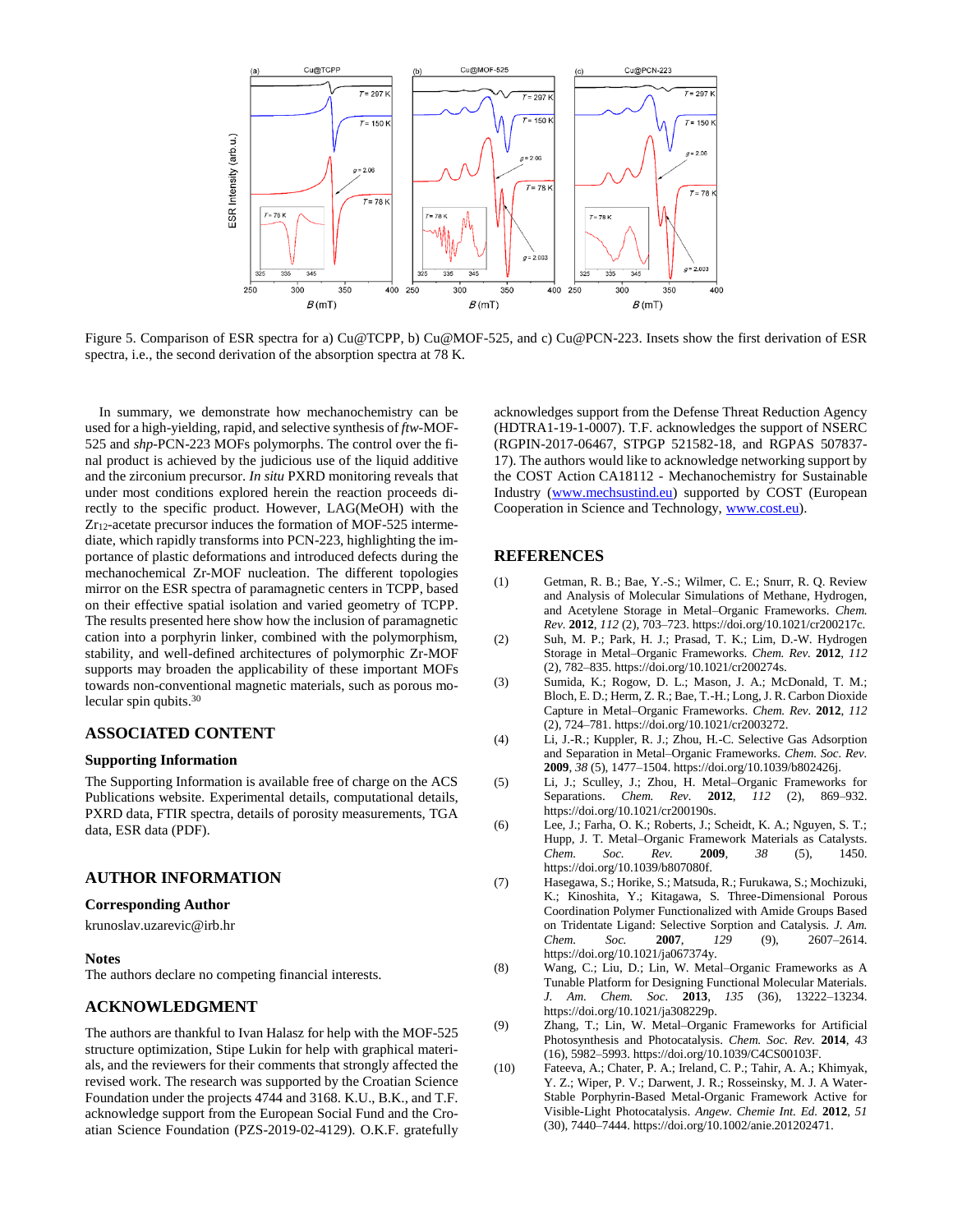- (11) Mondloch, J. E.; Katz, M. J.; Isley III, W. C.; Ghosh, P.; Liao, P.; Bury, W.; Wagner, G. W.; Hall, M. G.; DeCoste, J. B.; Peterson, G. W.; Snurr, R. Q.; Cramer, C. J.; Hupp, J. T.; Farha, O. K. Destruction of Chemical Warfare Agents Using Metal–Organic Frameworks. *Nat. Mater.* **2015**, *14* (5), 512–516. https://doi.org/10.1038/nmat4238.
- (12) Cavka, J. H.; Jakobsen, S.; Olsbye, U.; Guillou, N.; Lamberti, C.; Bordiga, S.; Lillerud, K. P. A New Zirconium Inorganic Building Brick Forming Metal Organic Frameworks with Exceptional Stability. *J. Am. Chem. Soc.* **2008**, *130* (42), 13850–13851. https://doi.org/10.1021/ja8057953.
- (13) Howarth, A. J.; Liu, Y.; Li, P.; Li, Z.; Wang, T. C.; Hupp, J. T.; Farha, O. K. Chemical, Thermal and Mechanical Stabilities of Metal–Organic Frameworks. *Nat. Rev. Mater.* **2016**, *1* (3), 15018. https://doi.org/10.1038/natrevmats.2015.18.
- (14) Chen, Z.; Hanna, S. L.; Redfern, L. R.; Alezi, D.; Islamoglu, T.; Farha, O. K. Reticular Chemistry in the Rational Synthesis of Functional Zirconium Cluster-Based MOFs. *Coord. Chem. Rev.* **2019**, *386*, 32–49. https://doi.org/10.1016/j.ccr.2019.01.017.
- (15) Deria, P.; Gómez-Gualdrón, D. A.; Hod, I.; Snurr, R. Q.; Hupp, J. T.; Farha, O. K. Framework-Topology-Dependent Catalytic Activity of Zirconium-Based (Porphinato)Zinc(II) MOFs. *J. Am. Chem. Soc.* **2016**, *138* (43), 14449–14457. https://doi.org/10.1021/jacs.6b09113.
- (16) Feng, D.; Gu, Z.-Y.; Chen, Y.-P.; Park, J.; Wei, Z.; Sun, Y.; Bosch, M.; Yuan, S.; Zhou, H.-C. A Highly Stable Porphyrinic Zirconium Metal–Organic Framework with Shp-a Topology. *J. Am. Chem. Soc.* **2014**, *136* (51), 17714–17717. https://doi.org/10.1021/ja510525s.
- (17) Jiang, H.-L.; Feng, D.; Wang, K.; Gu, Z.-Y.; Wei, Z.; Chen, Y.- P.; Zhou, H.-C. An Exceptionally Stable, Porphyrinic Zr Metal– Organic Framework Exhibiting PH-Dependent Fluorescence. *J. Am. Chem. Soc.* **2013**, *135* (37), 13934–13938. https://doi.org/10.1021/ja406844r.
- (18) Nakagaki, S.; Ferreira, G.; Ucoski, G.; Dias de Freitas Castro, K. Chemical Reactions Catalyzed by Metalloporphyrin-Based Metal-Organic Frameworks. *Molecules* **2013**, *18* (6), 7279–7308. https://doi.org/10.3390/molecules18067279.
- (19) Feng, D.; Gu, Z.-Y.; Li, J.-R.; Jiang, H.-L.; Wei, Z.; Zhou, H.-C. Zirconium-Metalloporphyrin PCN-222: Mesoporous Metal-Organic Frameworks with Ultrahigh Stability as Biomimetic Catalysts. *Angew. Chemie Int. Ed.* **2012**, *51* (41), 10307–10310. https://doi.org/10.1002/anie.201204475.
- (20) Feng, D.; Chung, W.; Wei, Z.; Gu, Z.; Jiang, H.; Chen, Y.; Darensbourg, D. J.; Zhou, H. Construction of Ultrastable Porphyrin Zr Metal–Organic Frameworks through Linker Elimination. *J. Am. Chem. Soc.* **2013**, *135* (45), 17105–17110. https://doi.org/10.1021/ja408084j.
- (21) Morris, W.; Volosskiy, B.; Demir, S.; Gándara, F.; McGrier, P. L.; Furukawa, H.; Cascio, D.; Stoddart, J. F.; Yaghi, O. M. Synthesis, Structure, and Metalation of Two New Highly Porous Zirconium Metal–Organic Frameworks. *Inorg. Chem.* **2012**, *51* (12), 6443–6445. https://doi.org/10.1021/ic300825s.
- (22) Chen, Y.; Hoang, T.; Ma, S. Biomimetic Catalysis of a Porous Iron-Based Metal–Metalloporphyrin Framework. *Inorg. Chem.* **2012**, *51* (23), 12600–12602. https://doi.org/10.1021/ic301923x.
- (23) Gong, X.; Noh, H.; Gianneschi, N. C.; Farha, O. K. Interrogating Kinetic versus Thermodynamic Topologies of Metal–Organic Frameworks via Combined Transmission Electron Microscopy and X-Ray Diffraction Analysis. *J. Am. Chem. Soc.* **2019**, *141* (15), 6146–6151. https://doi.org/10.1021/jacs.9b01789.
- (24) Kelty, M. L.; Morris, W.; Gallagher, A. T.; Anderson, J. S.; Brown, K. A.; Mirkin, C. A.; Harris, T. D. High-Throughput Synthesis and Characterization of Nanocrystalline Porphyrinic Zirconium Metal–Organic Frameworks. *Chem. Commun.* **2016**, *52* (50), 7854–7857. https://doi.org/10.1039/C6CC03264H.
- (25) Lyu, J.; Zhang, X.; Otake, K. I.; Wang, X.; Li, P.; Li, Z.; Chen, Z.; Zhang, Y.; Wasson, M. C.; Yang, Y.; Bai, P.; Guo, X.; Islamoglu, T.; Farha, O. K. Topology and Porosity Control of Metal-Organic Frameworks through Linker Functionalization. *Chem. Sci.* **2019**, *10* (4), 1186–1192. https://doi.org/10.1039/c8sc04220a.
- (26) Shaikh, S. M.; Usov, P. M.; Zhu, J.; Cai, M.; Alatis, J.; Morris, A. J. Synthesis and Defect Characterization of Phase-Pure Zr-MOFs Based on Meso-Tetracarboxyphenylporphyrin. *Inorg.*

*Chem.* **2019**, *58* (8), 5145–5153. https://doi.org/10.1021/acs.inorgchem.9b00200.

- (27) Do, J.-L.; Friščić, T. Chemistry 2.0: Developing a New, Solvent-Free System of Chemical Synthesis Based on Mechanochemistry. *Synlett* **2017**, *28* (16), 2066–2092. https://doi.org/10.1055/s-0036-1590854.
- (28) Crawford, D.; Casaban, J.; Haydon, R.; Giri, N.; McNally, T.; James, S. L. Synthesis by Extrusion: Continuous, Large-Scale Preparation of MOFs Using Little or No Solvent. *Chem. Sci.* **2015**, *6* (3), 1645–1649. https://doi.org/10.1039/C4SC03217A.
- (29) Užarević, K.; Wang, T. C.; Moon, S.-Y.; Fidelli, A. M.; Hupp, J. T.; Farha, O. K.; Friščić, T. Mechanochemical and Solvent-Free Assembly of Zirconium-Based Metal–Organic Frameworks. *Chem. Commun.* **2016**, *52* (10), 2133–2136. https://doi.org/10.1039/C5CC08972G.
- (30) Crawford, D. E. Extrusion Back to the Future: Using an Established Technique to Reform Automated Chemical Synthesis. *Beilstein J. Org. Chem.* **2017**, *13*, 65–75. https://doi.org/10.3762/bjoc.13.9.
- (31) Klimakow, M.; Klobes, P.; Thünemann, A. F.; Rademann, K.; Emmerling, F. Mechanochemical Synthesis of Metal−Organic Frameworks: A Fast and Facile Approach toward Quantitative Yields and High Specific Surface Areas. *Chem. Mater.* **2010**, *22* (18), 5216–5221. https://doi.org/10.1021/cm1012119.
- (32) Julien, P. A.; Mottillo, C.; Friščić, T. Metal–Organic Frameworks Meet Scalable and Sustainable Synthesis. *Green Chem.* **2017**, *19* (12), 2729–2747. https://doi.org/10.1039/C7GC01078H.
- (33) Katsenis, A. D.; Puškarić, A.; Štrukil, V.; Mottillo, C.; Julien, P. A.; Užarević, K.; Pham, M.-H.; Do, T.-O.; Kimber, S. A. J.; Lazić, P.; Magdysyuk, O.; Dinnebier, R. E.; Halasz, I.; Friščić, T. In Situ X-Ray Diffraction Monitoring of a Mechanochemical Reaction Reveals a Unique Topology Metal-Organic Framework. *Nat. Commun.* **2015**, *6* (1), 6662. https://doi.org/10.1038/ncomms7662.
- (34) Halasz, I.; Kimber, S. A. J.; Beldon, P. J.; Belenguer, A. M.; Adams, F.; Honkimäki, V.; Nightingale, R. C.; Dinnebier, R. E.; Friščić, T. In Situ and Real-Time Monitoring of Mechanochemical Milling Reactions Using Synchrotron X-Ray Diffraction. *Nat. Protoc.* **2013**, *8* (9), 1718–1729. https://doi.org/10.1038/nprot.2013.100.
- (35) Užarević, K.; Halasz, I.; Friščić, T. Real-Time and In Situ Monitoring of Mechanochemical Reactions: A New Playground for All Chemists. *J. Phys. Chem. Lett.* **2015**, *6* (20), 4129–4140. https://doi.org/10.1021/acs.jpclett.5b01837.
- (36) Julien, P. A.; Užarević, K.; Katsenis, A. D.; Kimber, S. A. J.; Wang, T.; Farha, O. K.; Zhang, Y.; Casaban, J.; Germann, L. S.; Etter, M.; Dinnebier R. E.; James, S. L.; Halasz, I.; Friščić, T In Situ Monitoring and Mechanism of the Mechanochemical Formation of a Microporous MOF-74 Framework. *J. Am. Chem. Soc.* **2016**, *138* (9), 2929–2932. https://doi.org/10.1021/jacs.5b13038.
- (37) Cindro, N.; Tireli, M.; Karadeniz, B.; Mrla, T.; Užarević, K. Investigations of Thermally Controlled Mechanochemical Milling Reactions. *ACS Sustain. Chem. Eng.* **2019**, *7* (19), 16301– 16309. https://doi.org/10.1021/acssuschemeng.9b03319.
- (38) Ayoub, G.; Karadeniz, B.; Howarth, A. J.; Farha, O. K.; Đilović, I.; Germann, L. S.; Dinnebier, R. E.; Užarević, K.; Friščić, T. Rational Synthesis of Mixed-Metal Microporous Metal–Organic Frameworks with Controlled Composition Using Mechanochemistry. *Chem. Mater.* **2019**, *31* (15), 5494–5501. https://doi.org/10.1021/acs.chemmater.9b01068.
- (39) Prochowicz, D.; Sokołowski, K.; Justyniak, I.; Kornowicz, A.; Fairen-Jimenez, D.; Friščić, T.; Lewiński, J. A Mechanochemical Strategy for IRMOF Assembly Based on Pre-Designed Oxo-Zinc Precursors. *Chem. Commun.* **2015**, *51* (19), 4032–4035. https://doi.org/10.1039/C4CC09917F.
- (40) Stolar, T.; Batzdorf, L.; Lukin, S.; Žilić, D.; Motillo, C.; Friščić, T.; Emmerling, F.; Halasz, I.; Užarević, K. In Situ Monitoring of the Mechanosynthesis of the Archetypal Metal-Organic Framework HKUST-1: Effect of Liquid Additives on the Milling Reactivity. *Inorg. Chem.* **2017**, *56* (11), 6599–6608. https://doi.org/10.1021/acs.inorgchem.7b00707.
- (41) Arhangelskis, M.; Katsenis, A. D.; Novendra, N.; Akimbekov, Z.; Gandrath, D.; Marrett, J. M.; Ayoub, G.; Morris, A. J.; Farha, O. K.; Friščić, T.; et al. Theoretical Prediction and Experimental